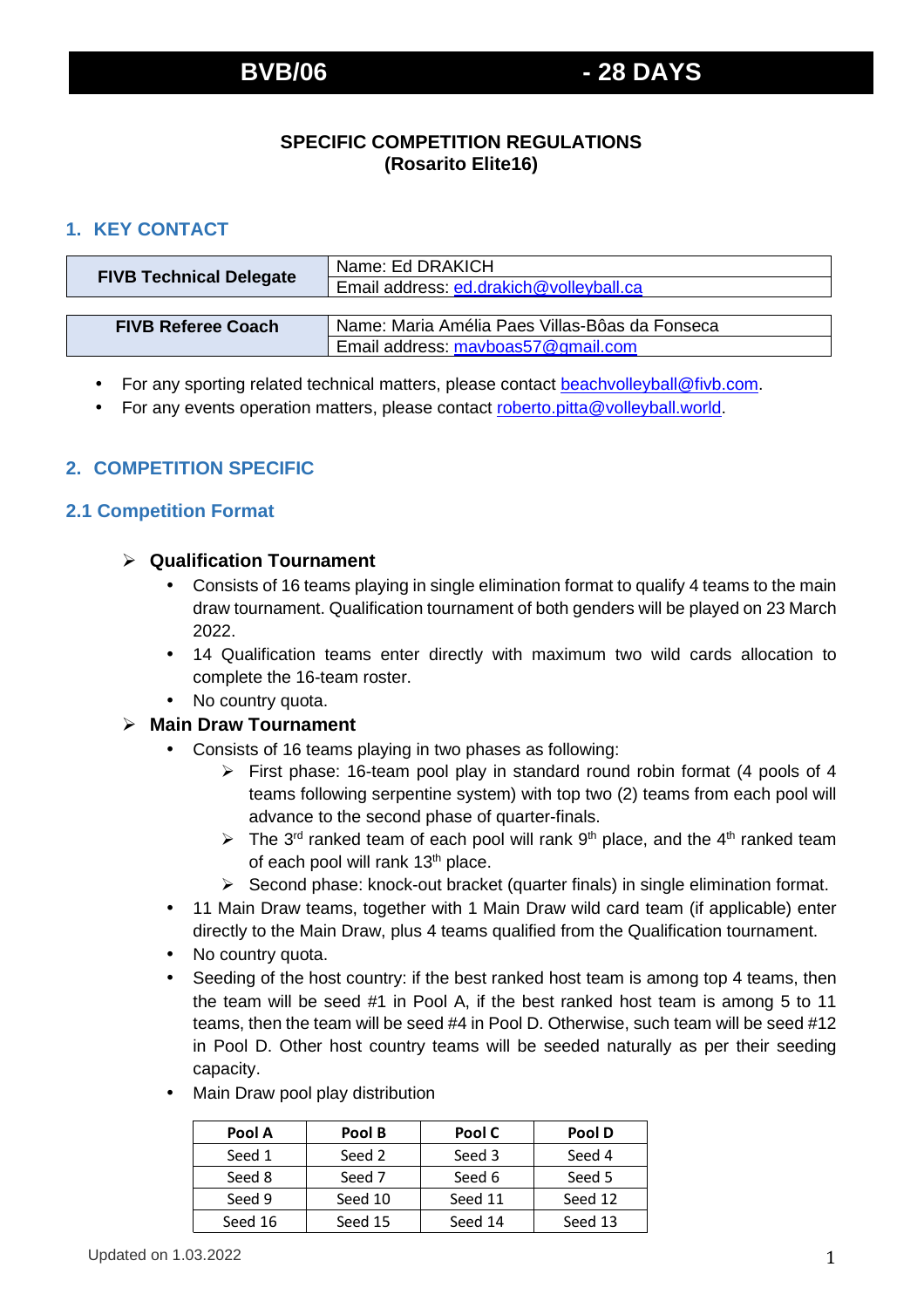• 11 Main Draw teams, together with 1 Main Draw wild card team (if applicable) enter directly to the Main Draw, will be distributed directly into Pool A to D following serpentine system, according to their ranking points calculated at -28 days before the start of the tournament.

The 4 teams qualified from the qualification tournament will automatically go to Pool D to A, following ranking points calculated the day before the start of the tournament, with best ranked team advanced from the Qualification tournament goes to Pool D as seed  $#13$ ,  $2<sup>nd</sup>$  best ranked team advanced from the Qualification tournament goes to Pool C as seed #14, 3<sup>rd</sup> best goes to Pool B as seed #15 and 4<sup>th</sup> best goes to Pool A as seed#16.



• Main Draw playoff bracket (8 teams)

Note: Draw is conducted between 2<sup>nd</sup> ranked teams from Pool A, B, C and D.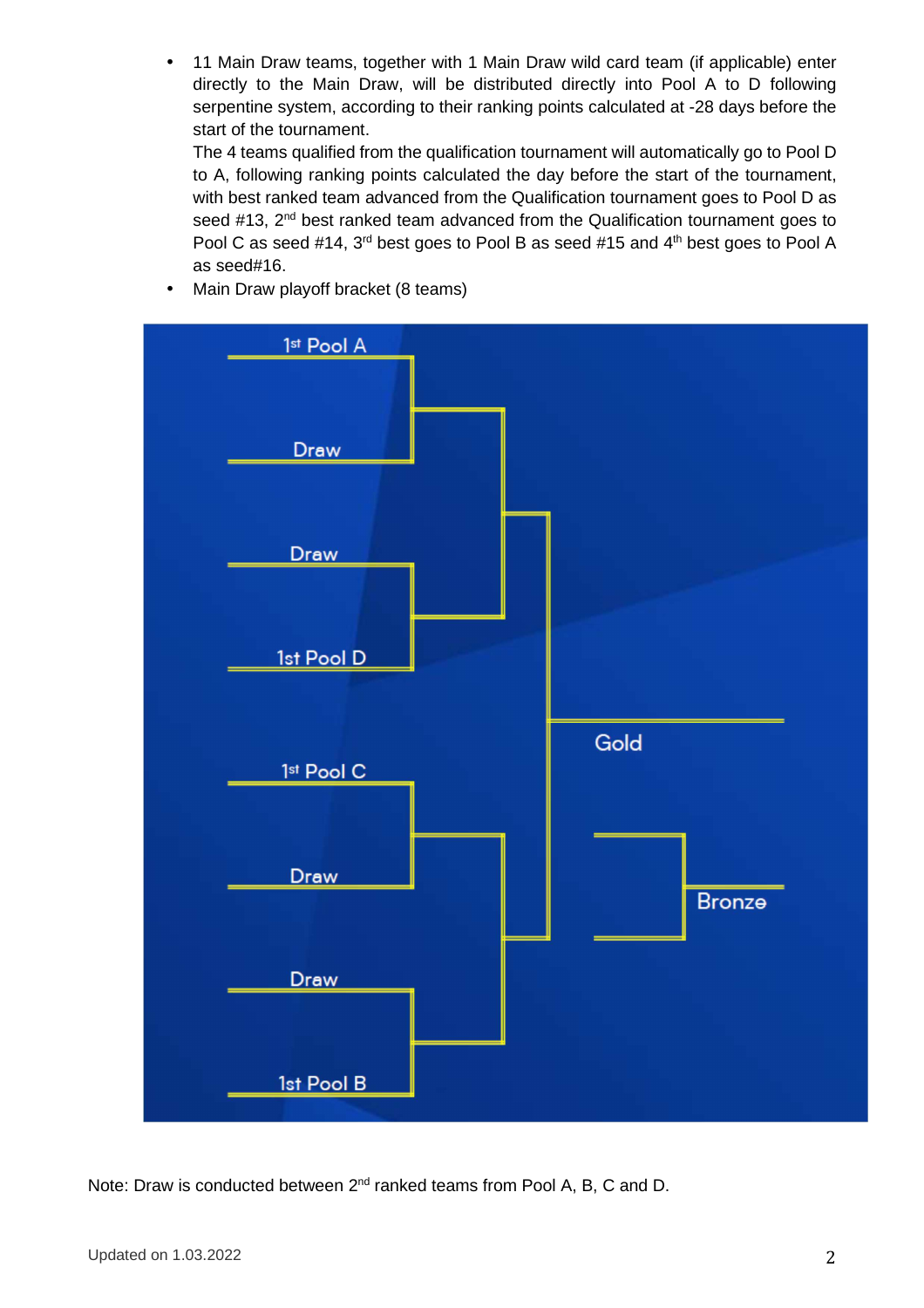# **2.2 Entry and Seeding Points**

## **Confirmed Entry List**

- For the Beach Pro Tour Elite16 event, confirmed list is issued 28 days prior to the start of the tournament. For the Beach Pro Tour in Rosarito Elit16 event the entry list is issued on 23 February 2022.
- There is no quaranteed quota place allocated to the host teams, however, priority of wild cards will be considered for host teams should they meet minimum technical strength requirement.
- Regulations of organizer's vacancy will remain in 2022 season:
	- National Federations (NFs) that organize a Volleyball World Beach Pro Tour tournament will be granted one (1) vacancy in each tournament for the corresponding gender in the Qualification tournament of Challenge or Futures, if no team registered from that country qualifies in such tournament. The vacancy only applies to the same season as indicated below:
	- NFs organizing Elite16 and Challenge tournament: one (1) vacancy in Qualification tournament for all Challenge tournaments.
	- NFs organizing Future tournament: one (1) vacancy in Qualification tournament for all Future tournaments.
	- The National Federations that already have a team in the tournament will not benefit from the above rule.

## **Seeding points**

For the qualification seeding points will be established one day prior to the qualification tournament and after completion of the preliminary inquiry.

For the main draw tournament, seeding points will be established on 28 days before start of the event and when confirmed entry list is published for the 12 teams (including any eventual wild card team) directly in the Main Draw, while the seeding for the 4 teams advanced from the Qualification tournament will follow point 2.1 described above.

## **Calculation of ranking points due to maternity leave**

- To benefit from maternity leave points, the athlete concerned shall return within two (2) years from the birth of the child.
- To apply for an athlete entry points calculation due to maternity leave, the athlete concerned must submit to the FIVB at beachvolleyball@fivb.com a birth certificate of the child and announce the next Volleyball World Beach Pro Tour or FIVB sanctioned tournaments the athlete plans to take part in a minimum of 35 days before said tournament.
- If an athlete returns to play within two (2) years from the birth of the child, 100% of their Entry Points calculated from the date of the birth within eighteen (18) months before the birth of the child shall apply.
- For an entry into subsequent tournament, the FIVB Beach Volleyball ranking points earned at the first tournament shall be added, but 1/3 shall be subtracted from the starting total. For each subsequent entry, the same rule applies. However, should the ranking points earned at the first tournament be less than 1/3 of the starting total, such result will not be taken into calculation and the 1/3 deduction will start from the second tournament after her return to play.
- After maximum four (4) tournaments, the starting total will be zero (0) and the FIVB Beach Volleyball ranking points earned at those tournaments will be her Entry points. The same rule applies for the seeding of the athlete concerned.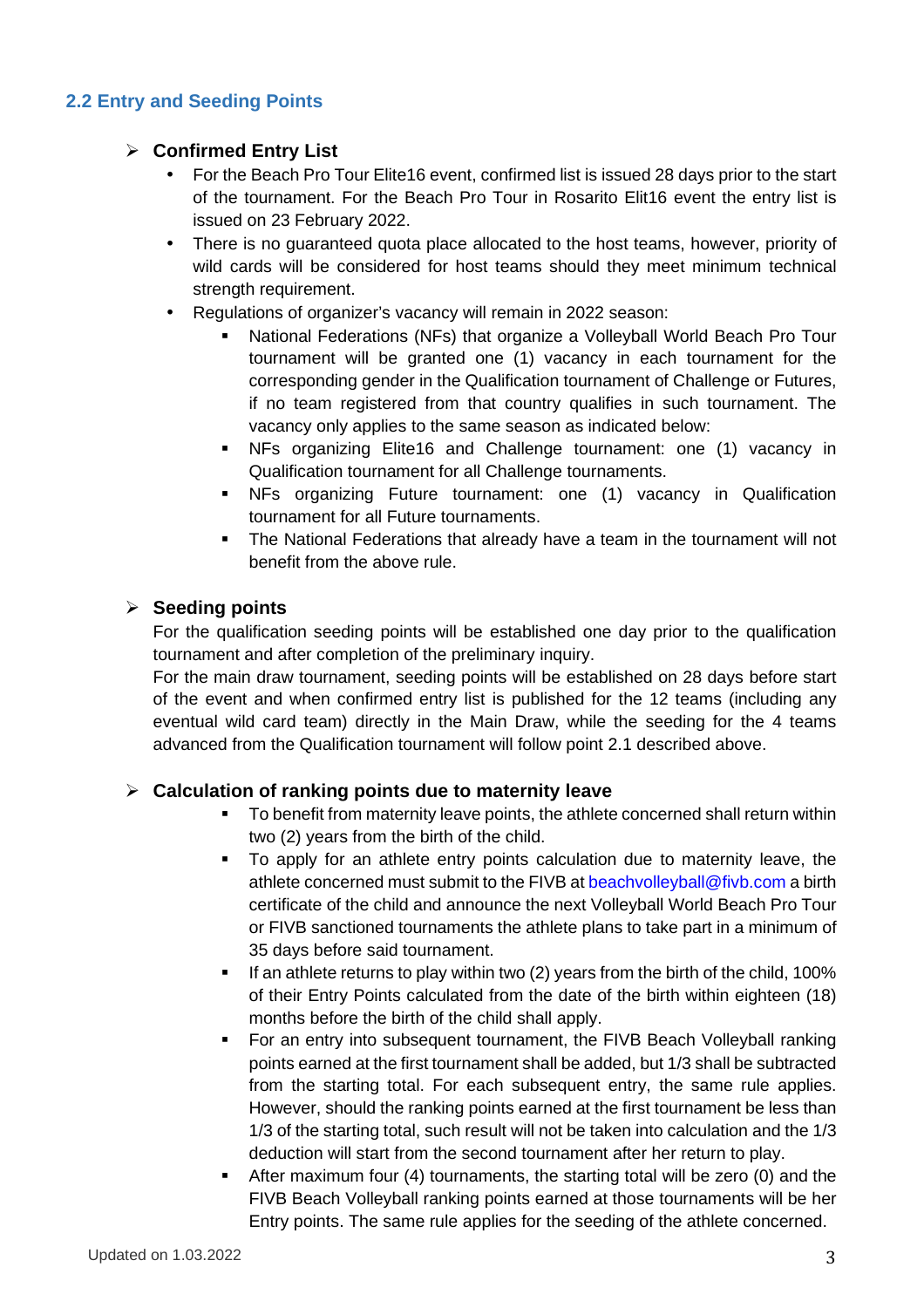- Benefiting from maternity leave is applicable for one year after her return to play from maternity. Once the one-year period is over, no more benefits will be applied even though the athlete has not yet played maximum four (4) tournaments.
- For athletes who already returned from Maternity Leave but not yet completed four (4) tournaments, their Maternity Leave points will be corrected respecting the above principle.

# **Calculation of ranking points due to serious injury**

- To benefit from serious injury, the athlete concerned shall return within two (2) years from the date the injury occurs.
- To apply for an athlete Entry points calculation due to a serious injury, the athlete shall submit to the FIVB at beachvolleyball@fivb.com a valid medical certificate and announce the next Volleyball World Beach Pro Tour or FIVB sanctioned tournaments the athlete plans to take part in a minimum of 35 days before said tournament.
- In case of serious injury, the athlete must provide a valid medical certificate and must not be able to play for a minimum of four (4) months in the same season, 75% of the Entry points calculated from the date of injury within 365 days before the injury shall apply upon the return.
- For entry into a subsequent tournament the FIVB Beach Volleyball ranking points earned at the first tournament shall be added, but 1/3 shall be subtracted from the starting total. For each subsequent entry, the same rule applies.
- After three (3) tournaments, the starting total will be zero (0) and the FIVB Beach Volleyball ranking points earned at those three (3) tournaments will be his/her athlete Entry points. The same rule applies for the Seeding of the athlete concerned.
- Benefiting from serious injury calculation is applicable for one (1) year after the return of the athlete from such injury. Once the one-year period is over, no more benefits will be applied even though the athlete has not yet played three (3) tournaments.

# **2.3 Drawing of lots after the 1st phase**

A drawing of lots will be conducted after the first phase of pool play to place teams in the single elimination bracket. Draw will be done among four second ranked teams of pools A, B, C and D.

- For men's tournament, it will be no later than 30 minutes after the last pool play match scheduled in the evening of Friday 25<sup>th</sup> March 2022.
- For women's tournament, it will be no later than 30 minutes after the last pool play match scheduled in the evening of Friday 25<sup>th</sup> March 2022.
- Should there be any change on the above schedule, the teams will be updated onsite.

# **2.4 Match schedule**

The first version of match schedule to featured eventual match-ups will be established and published on the event webpage, no later than 21 days before the start of the tournament, taking into consideration of media rights holders request, as well as requirement for ticketing and promotional merits, to allow the public to follow already the 12 teams already known for Main Draw.

Updated on  $1.03.2022$   $4.00000000$   $4.00000000$   $4.00000000$   $4.00000000$   $4.00000000$   $4.00000000$   $4.00000000$   $4.00000000$   $4.00000000$   $4.00000000$   $4.00000000$   $4.00000000$   $4.00000000$   $4.00000000$   $4.00000000$   $4.$ Should there be any change due to the withdrawal of teams in the Main Draw, the match schedule will be adjusted accordingly and published on the event webpage. The final version will be confirmed by the Technical Delegate after all teams confirmed at the Main Draw Preliminary Inquiry and the official match schedule will be published immediately on the Volleyball World website once approved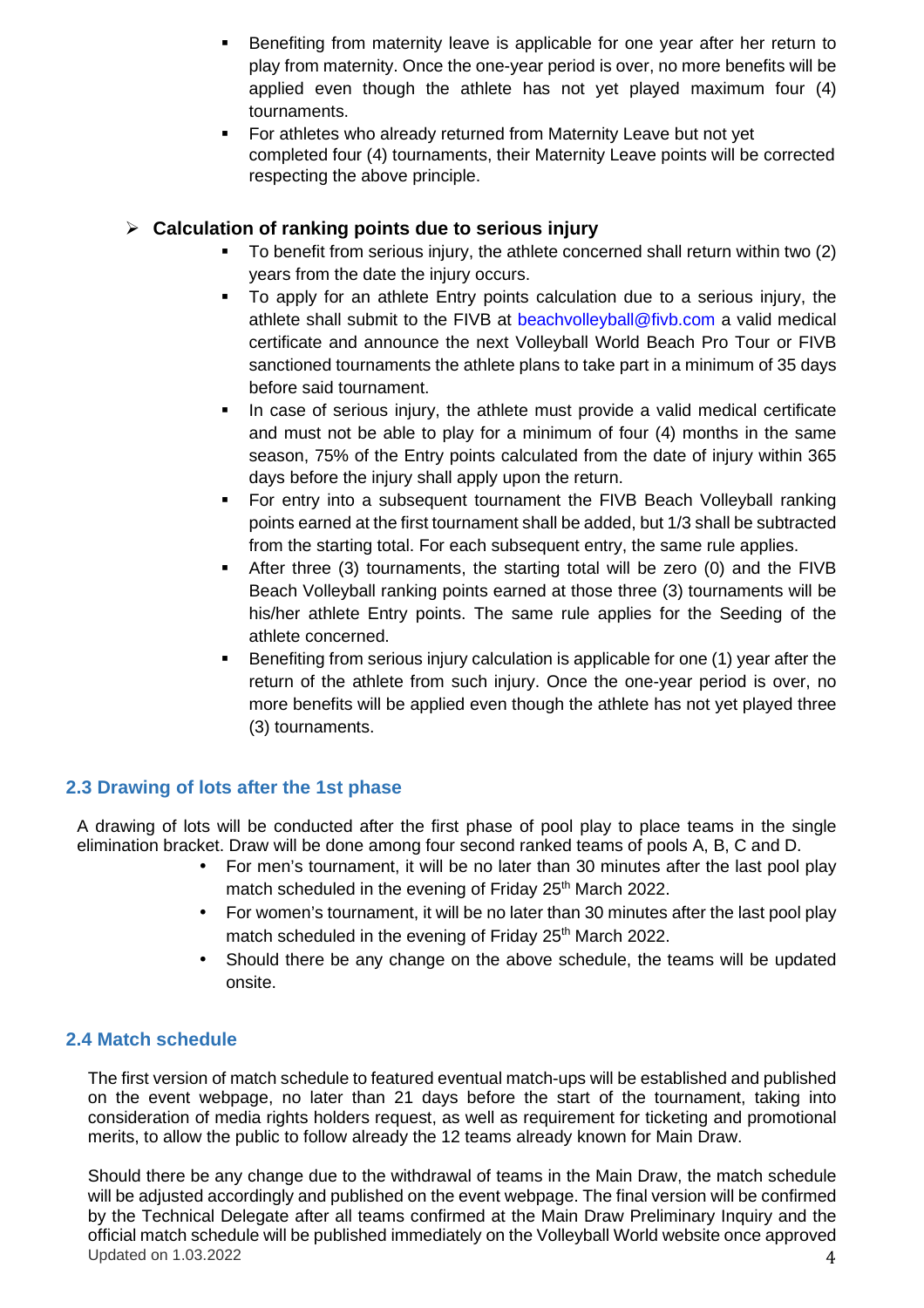by the FIVB Technical Delegate onsite. It will be no later than 1 hour after the end of last match of day or 1 hour after the seeding list is established after Preliminary Inquiry.

Below is the tentative competition schedule for your planning before the first version of match-ups are available by -21 days prior to the start of the tournament:

### Below schedule has been updated on 1 March 2022

|                | <b>Qualification Tournament</b> |             |                  |                    |                    |  |
|----------------|---------------------------------|-------------|------------------|--------------------|--------------------|--|
| <b>SESSION</b> | <b>DATE</b>                     | <b>TIME</b> | <b>COURT 1</b>   | Court 2            | <b>PHASES</b>      |  |
|                |                                 | 09:00       | <b>W-QT-R16</b>  | <b>W-QT-R16</b>    |                    |  |
|                |                                 | 09:50       | <b>W-QT-R16</b>  | <b>W-QT-R16</b>    |                    |  |
|                |                                 | 10:40       | <b>W-QT-R16</b>  | W-QT-R16           |                    |  |
|                |                                 | 11:30       | <b>W-QT-R16</b>  | W-QT-R16           |                    |  |
|                |                                 | 12:20       | <b>M-QT-R16</b>  | M-QT-R16           |                    |  |
| 1              | 23rd March                      | 13:10       | <b>M-QT-R16</b>  | M-QT-R16           | Qualification      |  |
|                | (Wed)                           | 14:00       | <b>M-QT-R16</b>  | M-QT-R16           | (M 8 W)            |  |
|                |                                 | 15:00       | <b>M-OT-R16</b>  | M-OT-R16           |                    |  |
|                |                                 | 16:00       | W-QT-R8          | W-QT-R8            |                    |  |
|                |                                 | 17:00       | W-QT-R8          | W-QT-R8            |                    |  |
|                |                                 | 18:00       | M-QT-R8          | M-QT-R8            |                    |  |
|                |                                 | 19:00       | M-QT-R8          | M-QT-R8            |                    |  |
|                |                                 |             | <b>Main Draw</b> |                    |                    |  |
| <b>SESSION</b> | <b>DATE</b>                     | <b>TIME</b> | <b>COURT 1</b>   | Court <sub>2</sub> | <b>PHASES</b>      |  |
|                |                                 | 09:00       | W Match #1       | W Match #2         |                    |  |
|                |                                 | 10:00       | W Match #3       | W Match #4         |                    |  |
|                | 24th March                      | 11:00       | M Match #1       | M Match #2         |                    |  |
| $\overline{2}$ | (Thu)                           | 12:00       | M Match #3       | M Match #4         | Round 1<br>(M 8 W) |  |
|                |                                 | 13:00       | W Match #5       | W Match #6         |                    |  |
|                |                                 | 14:00       | W Match #7       | W Match #8         |                    |  |
|                |                                 |             | <b>BREAK</b>     |                    |                    |  |
|                |                                 | 16:30       | M Match #5       | M Match #6         |                    |  |
|                |                                 | 17:30       | M Match #7       | M Match #8         |                    |  |
| 3              | 24th March                      | 18:30       | W Match #9       | W Match #10        | Round <sub>2</sub> |  |
|                | (Thu)                           | 19:30       | W Match #11      | W Match #12        | (W 8 W)            |  |
|                |                                 | 20:30       | M Match #9       | M Match #10        |                    |  |
|                |                                 | 21:30       | M Match #11      | M Match #12        |                    |  |
|                |                                 |             |                  |                    |                    |  |
| <b>SESSION</b> | <b>DATE</b>                     | <b>TIME</b> | <b>COURT 1</b>   | Court 2            | <b>PHASES</b>      |  |
|                |                                 | 09:00       | W Match #13      | W Match #14        |                    |  |
|                |                                 | 10:00       | W Match #15      | W Match #16        |                    |  |
| 4              | 25th March (Fri)                | 11:00       | M Match #13      | M Match #14        | Round <sub>3</sub> |  |
|                |                                 | 12:00       | M Match #15      | M Match #16        | (W 8 W)            |  |
|                |                                 | 13:00       | W Match #17      | W Match #18        |                    |  |
|                |                                 | 14:00       | W Match #19      | W Match #20        |                    |  |

|                       |       | 14:00       | W Match #19  | W Match #20 |  |
|-----------------------|-------|-------------|--------------|-------------|--|
|                       |       |             | <b>BREAK</b> |             |  |
|                       |       | 16:30       | M Match #17  | M Match #18 |  |
|                       |       | 17:30       | M Match #19  | M Match #20 |  |
| 25th March (Fri)<br>5 | 18:30 | W Match #21 | W Match #22  | Round 4     |  |
|                       | 19:30 | W Match #23 | W Match #24  | (M 8 W)     |  |
|                       |       | 20:30       | M Match #21  | M Match #22 |  |
|                       |       | 21:30       | M Match #23  | M Match #24 |  |
|                       |       |             |              |             |  |

| <b>SESSION</b> | <b>DATE</b>      | <b>TIME</b> | <b>COURT 1</b>    | Court 2 | <b>PHASES</b>      |
|----------------|------------------|-------------|-------------------|---------|--------------------|
|                |                  | 11:30       | W QF 1            | W QF 2  |                    |
| 6              | 26th March (Sat) | 12:30       | W QF 3            | W QF 4  | Quarter Finals     |
|                |                  | 14:00       | M QF 1            | M QF 2  | (M 8 W)            |
|                |                  | 15:00       | M QF 3            | M QF 4  |                    |
|                |                  |             | <b>BREAK</b>      |         |                    |
|                |                  | 17:30       | W <sub>SF1</sub>  |         |                    |
| 7              | 26th March       | 18:30       | W SF 2            |         | <b>Semi Finals</b> |
|                | (Sat)            | 20:00       | M SF 1            |         | (M 8 W)            |
|                |                  | 21:00       | M SF <sub>2</sub> |         |                    |

| <b>SESSION</b>           | <b>DATE</b> | <b>TIME</b> | <b>COURT 1</b> | Court 2 | <b>PHASES</b> |
|--------------------------|-------------|-------------|----------------|---------|---------------|
| 27th March<br>8<br>(Sun) |             | 11:30       | W-Bronze       |         |               |
|                          |             | 12:45       | M-Bronze       |         | Finals        |
|                          |             | 14:15       | W-Gold         |         | (M 8 W)       |
|                          |             | 15:30       | M - Gold       |         |               |
|                          |             | 16:30       | Awarding       |         |               |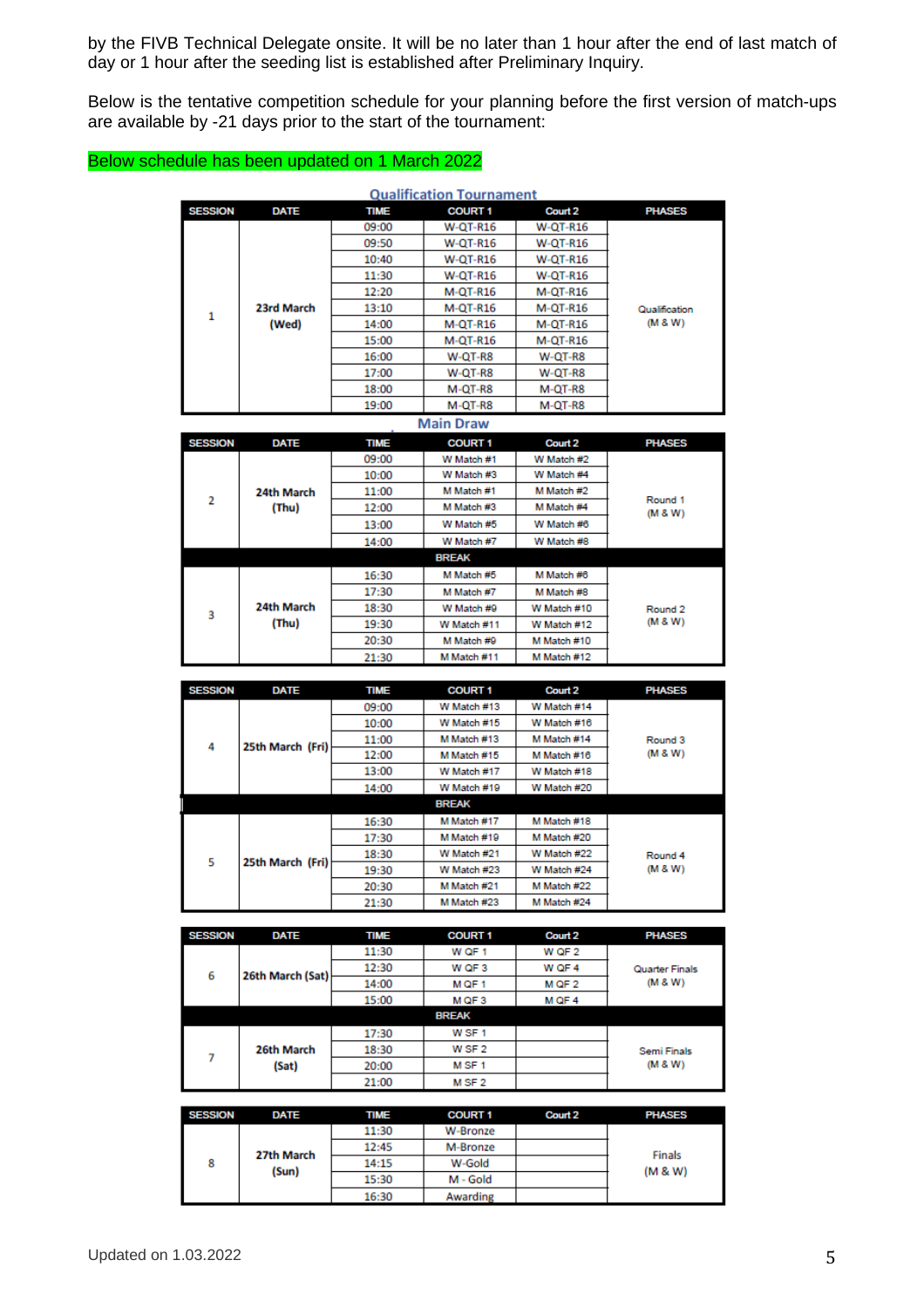## **2.5 Withdrawal Regulations**

Following acceptance of the FIVB Athletes Commission and Beach Volleyball Commission, it was agreed that in order to help athletes adapt to the new withdrawal deadlines, exceptionally, flexibility can be applied for the withdrawal requests of the first couple of tournaments of the season. Information regarding the withdrawal procedure for the Beach Pro Tour Elite16 event in Rosarito is as follows:

- $\triangleright$  As already communicated, National Federations can withdraw a team or change the players up to 28 days before start of the tournament (23 February 2022)
- $\triangleright$  From the publish of the confirmed Entry List until 16:00 CET of Wednesday 3 weeks before the start of the Beach Pro Tour Elite16 in Rosarito (2<sup>nd</sup> March 2022) National Federations can withdraw a team or change a player without medical certificate or proof of travel booking and **with no withdrawal penalty.** It is recommended to inform us (beachvolleyball@fivb.com) as soon as possible such withdrawal to ensure that playing opportunities are available for teams in the reserve list.
- $\triangleright$  From 16:00 CET of Wednesday 3 weeks before the start of the Beach Pro Tour Elite16 in Rosarito (2 March 2022) until 16:00 CET of Friday the week before the start of the event (18 March 2022) all withdrawals must be accompanied with a medical certificate and travel proof. Otherwise, a withdrawal fine will apply.
- $\triangleright$  From 16:00 CET of Friday the week before the start of Beach Pro Tour Elite16 in Rosarito until one minute before the completion of Preliminary Inquiry withdrawals will be subject to monetary fine unless with justified reasons due to force majeure, or last-minute medical reasons such as covid-19 reason.

Information regarding the withdrawal fine is as follows:

| Tournament                                     | Monetary fine per athlete |
|------------------------------------------------|---------------------------|
| Main Draw of Elite16 tournament                | USD 1500 per athlete      |
| Qualification Tournament of Elite16 tournament | USD 500 per athlete       |

- $\triangleright$  If the withdrawal or 'change of athlete' request is for an athlete/team among the 12 teams directly in Main Draw, the new team shall have enough ranking points to maintain their Main Draw position, otherwise, the team shall be placed in the Qualification Tournament. Should the team not have enough ranking points for the Qualification Tournament, the team will be placed accordingly in the reserve list.
	- $\circ$  Following the withdrawal request, the next highest ranked eligible team in the Qualification tournament list as per ranking points calculated at the date of confirmed entry list, will be picked up to replace the pool position of the withdrawal team and the match schedule will be updated accordingly.
	- $\circ$  If there are multiple withdrawal requests, the principle is to have the highest ranked team in the Qualification tournament list to be picked up and replace the pool position of highest seeded team withdrawn from the tournament, 2nd highest ranked team in the Qualification tournament to replace the pool position of  $2<sup>nd</sup>$  highest seeded team withdrawn from the tournament. Accordingly, the match schedule will be updated accordingly. See below examples: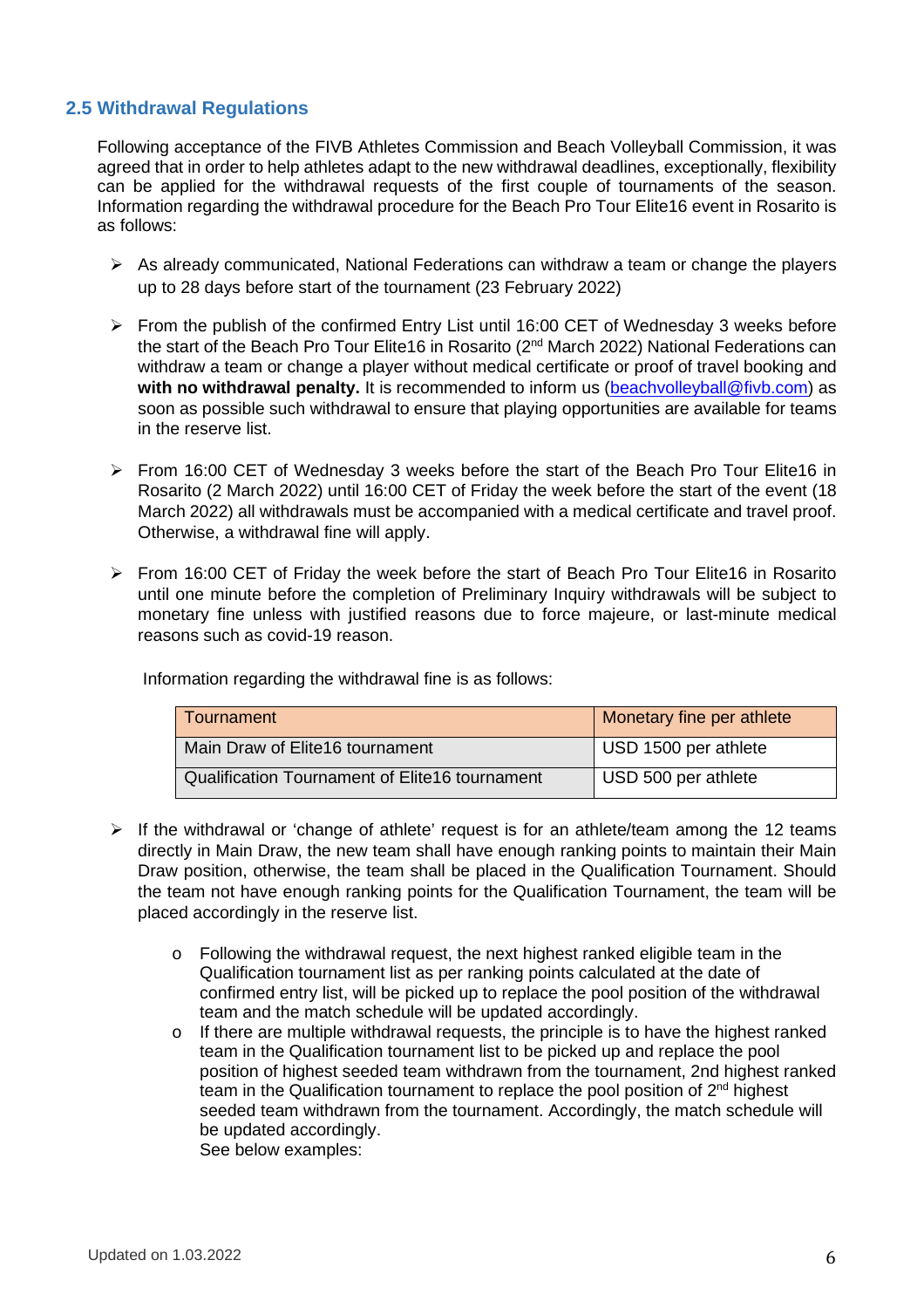### Example 1:

| Men/Women: 1 <sup>st</sup> phase |                  |                  |                  |  |  |
|----------------------------------|------------------|------------------|------------------|--|--|
| Pool A                           | Pool B           | Pool C           | Pool D           |  |  |
| USA <sub>1</sub>                 | <b>BRA1</b>      | USA <sub>2</sub> | CAN <sub>1</sub> |  |  |
| CAN <sub>2</sub>                 | SUI <sub>1</sub> | BRA <sub>2</sub> | $USA$ $3$        |  |  |
| SUI <sub>2</sub>                 | GER <sub>1</sub> | GER <sub>2</sub> | BRA <sub>3</sub> |  |  |
| Qualifier 4                      | Qualifier 3      | Qualifier 2      | Qualifier 1      |  |  |

#### Example 2:

| Men/Women: 1 <sup>st</sup> phase |                  |                    |                    |  |  |
|----------------------------------|------------------|--------------------|--------------------|--|--|
| Pool A                           | Pool B           | Pool C             | Pool D             |  |  |
| USA <sub>1</sub>                 | <b>BRA1</b>      | USA <sub>2</sub>   | CAN <sub>1</sub>   |  |  |
| CAN <sub>2</sub>                 | SUI <sub>1</sub> | BRA <sub>2</sub>   | USA <sub>3</sub>   |  |  |
| SUI <sub>2</sub>                 | GER <sub>1</sub> | GER <sub>2</sub>   | BRA <sub>3</sub>   |  |  |
| Qualifier 4                      | Qualifier 3      | <b>Qualifier 2</b> | <b>Qualifier 1</b> |  |  |
|                                  |                  |                    |                    |  |  |

- $\Box$ GER2 (seed 11) withdrew on -24 days
- CAN2 (seed 8) withdrew on -15 days  $\Box$
- $\Box$ In the reserve list: POL (seed 17), AUS  $(s$ eed  $18)$
- $\Box$ POL will go to Pool A to replace CAN2
- $\Box$ AUS will go to Pool C to replace GER2
- CAN2 (seed 8) withdrew on -24 days  $\Box$
- $\Box$ GER2 (seed 11) withdrew on -15 days
- In the reserve list: POL (seed 17), AUS  $\Box$ (seed 18)
- $\Box$ POL will go to Pool A to replace CAN2
- $\Box$ AUS will go to Pool C to replace GER2
- $\triangleright$  In case of the withdrawal(s) of team(s), from the 12 teams directly in the Main Draw tournament of Volleyball World Beach Pro Tour Elite16, after the completion of Preliminary Inquiry of the Qualification Tournament when the Qualification match schedule has been developed and published, the regulations of the lucky loser draw shall be implemented to determine the extra team(s) qualifying to the Main Draw. The lucky loser draw regulation is as follows:
	- The lucky loser draw is conducted by the FIVB Technical Delegate assigned after the completion of the Preliminary Inquiry of Main Draw.
	- The lucky loser draw is implemented among the teams losing the last round of the Qualification Tournament, provided they attend and sign in at the Preliminary Inquiry of Main Draw tournament as eligible 'lucky losers'.
	- The first draw is between the two highest seeded teams among the eligible 'lucky losers'.
	- For each additional available spot to the Main Draw, the next highest seeded team must be drawn against the loser of the previous draw.
	- This procedure continues until all additional open spots of the Main Draw are filled.

Furthermore, in the above case when the lucky loser draw is implemented, the same principle described above shall be respected to have the highest ranked team advanced from the Qualification tournament to fill the pool position of highest seeded team withdrawn from the Main Draw tournament, and then 2<sup>nd</sup> highest ranked team advanced from the Qualification tournament to fill the pool position of the 2<sup>nd</sup> highest seeded team withdrawn from the Main Draw tournament, while having the lucky losers always placed at the bottom for the seed #16, and if necessary seed #15, seed #14, etc.

 $\triangleright$  If the withdrawal or 'change of athlete' request is for an athlete/team in the Qualification Tournament, the team shall have enough ranking points to maintain their Qualification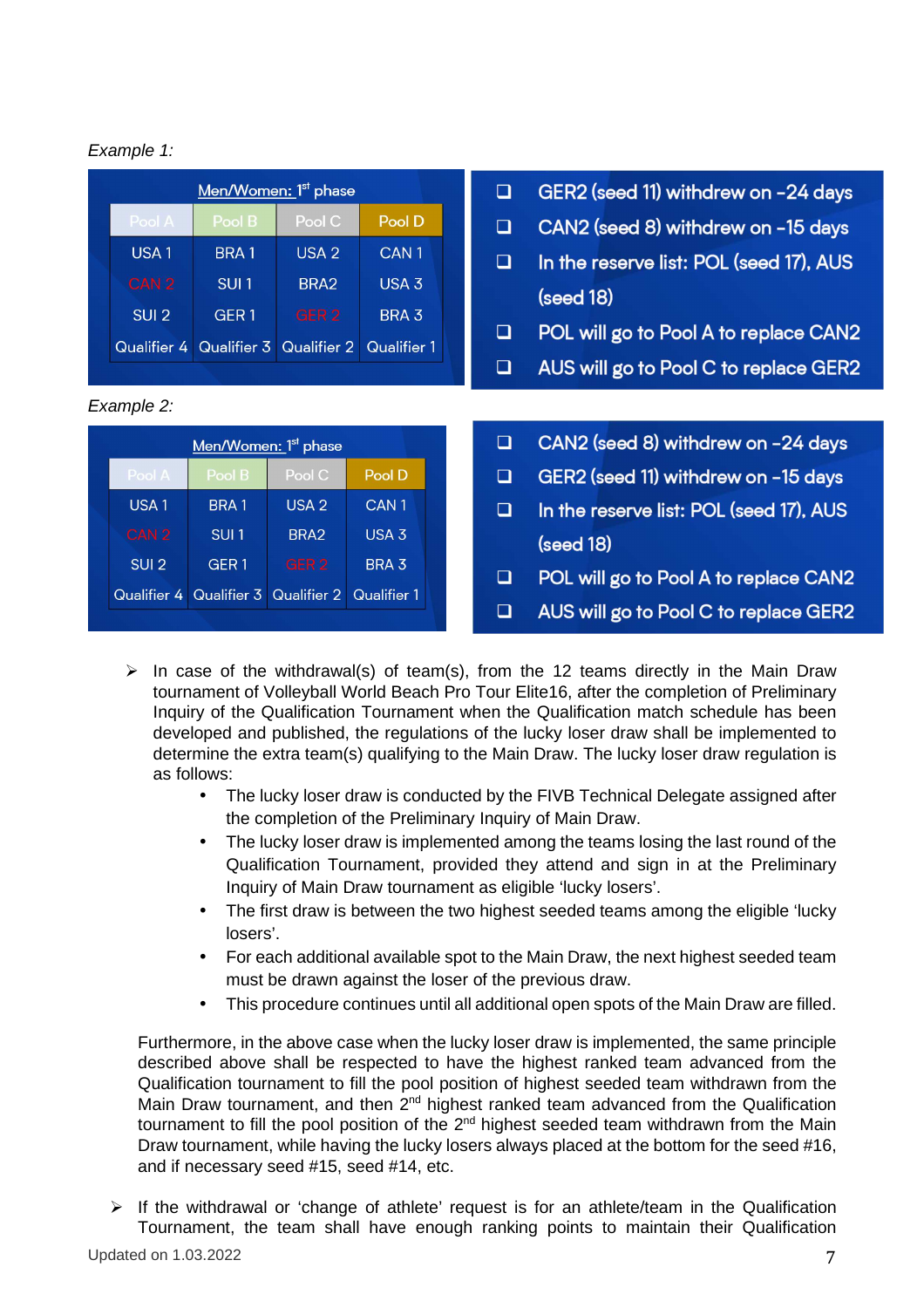Tournament position, otherwise, the team shall be placed in the reserve team list. However, if the team has enough ranking points to enter Main Draw, the team will still remain in the Qualification Tournament (in all case, including scenario due to further withdrawal of 12 teams directly from Main Draw) and be seeded per the ranking points of the new team.

# **3. Ranking Points (per Athlete)**

| Rank             | <b>Beach Pro Tour - Elite16</b> | <b>Beach Pro Tour -</b><br><b>Challenge</b> | <b>Beach Pro Tour - Futures</b> |
|------------------|---------------------------------|---------------------------------------------|---------------------------------|
| 1st              | 600                             | 400                                         | 200                             |
| 2nd              | 550                             | 380                                         | 180                             |
| 3rd              | 500                             | 360                                         | 160                             |
| 4th              | 450                             | 340                                         | 140                             |
| 5th              | 380                             | 300                                         | 120                             |
| 7th              | N/A                             | N/A                                         | N/A                             |
| 9th              | 300                             | 230                                         | 90                              |
| 13 <sub>th</sub> | 230                             | N/A                                         | 70                              |
| 17 <sub>th</sub> | 200                             | 180                                         | 50                              |
| 19th             | N/A                             | 150                                         | N/A                             |
| 21st             | 170                             | N/A                                         | 30                              |
| 25 <sub>th</sub> | N/A                             | 110                                         | N/A                             |
| 31st             | N/A                             | N/A                                         | N/A                             |
| 33rd             | N/A                             | 70                                          | N/A                             |
| 37th             | N/A                             | N/A                                         | N/A                             |
| 41st             | N/A                             | N/A                                         | N/A                             |

## **4. PRIZE MONEY**

For the Beach Pro Tour Elite16 in Rosarito following prize money is allocated to each gender tournament:

| Rank            |   |             | # teams Prize Money/team Prize Money/rank place |
|-----------------|---|-------------|-------------------------------------------------|
| 1st             | 1 | \$30.000,00 | \$30.000,00                                     |
| 2 <sub>nd</sub> | 1 | \$20,000,00 | \$20.000,00                                     |
| 3rd             | 1 | \$14.000,00 | \$14.000,00                                     |
| 4th             | 1 | \$10,000,00 | \$10.000,00                                     |
| 5th             | 4 | \$8.000,00  | \$32.000,00                                     |
| 9th             | 4 | \$6.000,00  | \$24.000,00                                     |
| 13th            | 4 | \$5.000,00  | \$20,000,00                                     |
| <b>Total</b>    |   |             | \$150.000,00                                    |

The Prize Money of the Beach Pro Tour Elite16 in Rosarito will be paid by the FIVB to the athletes (via bank transfer) by 11 April 2022.

#### **Note:**

The tax at source might be implemented as per the fiscal regulations/laws in the countries where the tournament is held.

The athlete is responsible for paying the relevant taxes for his/her earnings in his/her own country and he/she must update both his/her bank account details and his/her personal information at the